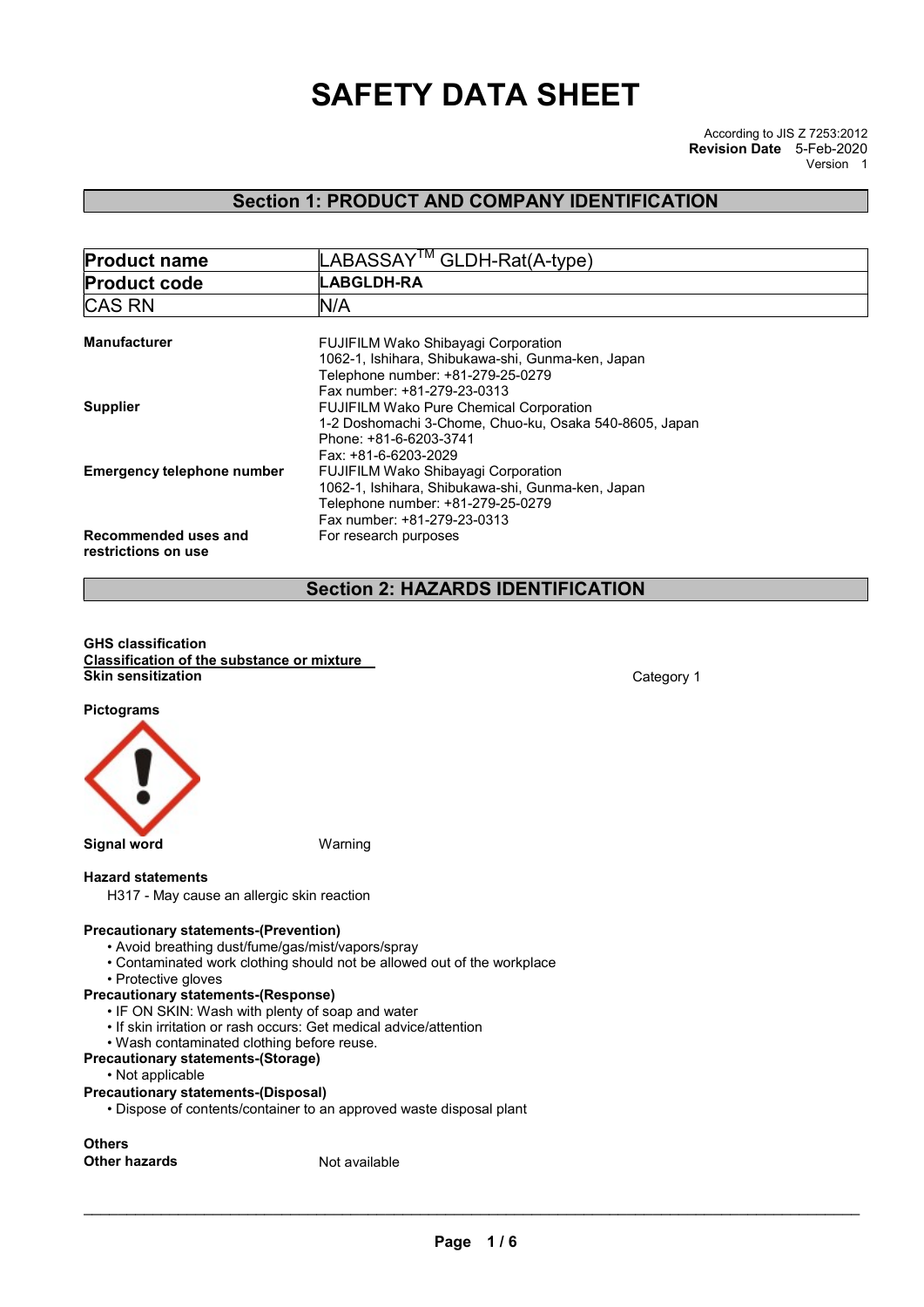# Section 3: COMPOSITION/INFORMATION ON INGREDIENTS

Single Substance or Mixture Kit

| <b>Chemical Name</b>      | Weight-% | Molecular weight | <b>ENCS</b> | <b>ISHL No.</b> | <b>CAS RN</b> |
|---------------------------|----------|------------------|-------------|-----------------|---------------|
| (A) GLDH Standard         |          | N/A              | N/A         | N/A             | N/A           |
| (B) Reaction reagent 1a   |          | N/A              | N/A         | N/A             | N/A           |
| $(C)$ Reaction reagent 1b |          | N/A              | N/A         | N/A             | N/A           |
| (D) Reaction reagent 2    |          | N/A              | N/A         | N/A             | N/A           |

Impurities and/or Additives: Not applicable

### Section 4: FIRST AID MEASURES

#### Inhalation

Remove to fresh air. If symptoms persist, call a physician.

#### Skin contact

Wash off immediately with soap and plenty of water. If symptoms persist, call a physician.

### Eye contact

IF IN EYES: Rinse cautiously with water for several minutes. Remove contact lenses, if present and easy to do. Continue rinsing. Immediate medical attention is required.

#### Ingestion

Rinse mouth. Never give anything by mouth to an unconscious person. Call a physician or poison control center immediately. Do not induce vomiting without medical advice.

#### Protection of first-aiders

Use personal protective equipment as required.

Section 5: FIRE FIGHTING MEASURES

### Suitable extinguishing media

Use extinguishing measures that are appropriate to local circumstances and the surrounding environment Unsuitable extinguishing media

No information available

### Special extinguishing method

No information available

### Specific hazards arising from the chemical product

Thermal decomposition can lead to release of irritating and toxic gases and vapors.

#### Protection of fire-fighters

Use personal protective equipment as required. Firefighters should wear self-contained breathing apparatus and full firefighting turnout gear.

# Section 6: ACCIDENTAL RELEASE MEASURES

### Personal precautions, protective equipment and emergency procedures

For indoor, provide adequate ventilation process until the end of working. Deny unnecessary entry other than the people involved by, for example, using a rope. While working, wear appropriate protective equipments to avoid adhering it on skin, or inhaling the gas. Work from windward, and retract the people downwind.

### Environmental precautions

To be careful not discharged to the environment without being properly handled waste water contaminated.

### Methods and materials for contaminent and methods and materials for cleaning up

Absorb dry sand, earth, sawdust and the waste. Collect empty container that can be sealed.

# Recoverly, neutralization

No information available

### Secondary disaster prevention measures

Clean contaminated objects and areas thoroughly observing environmental regulations.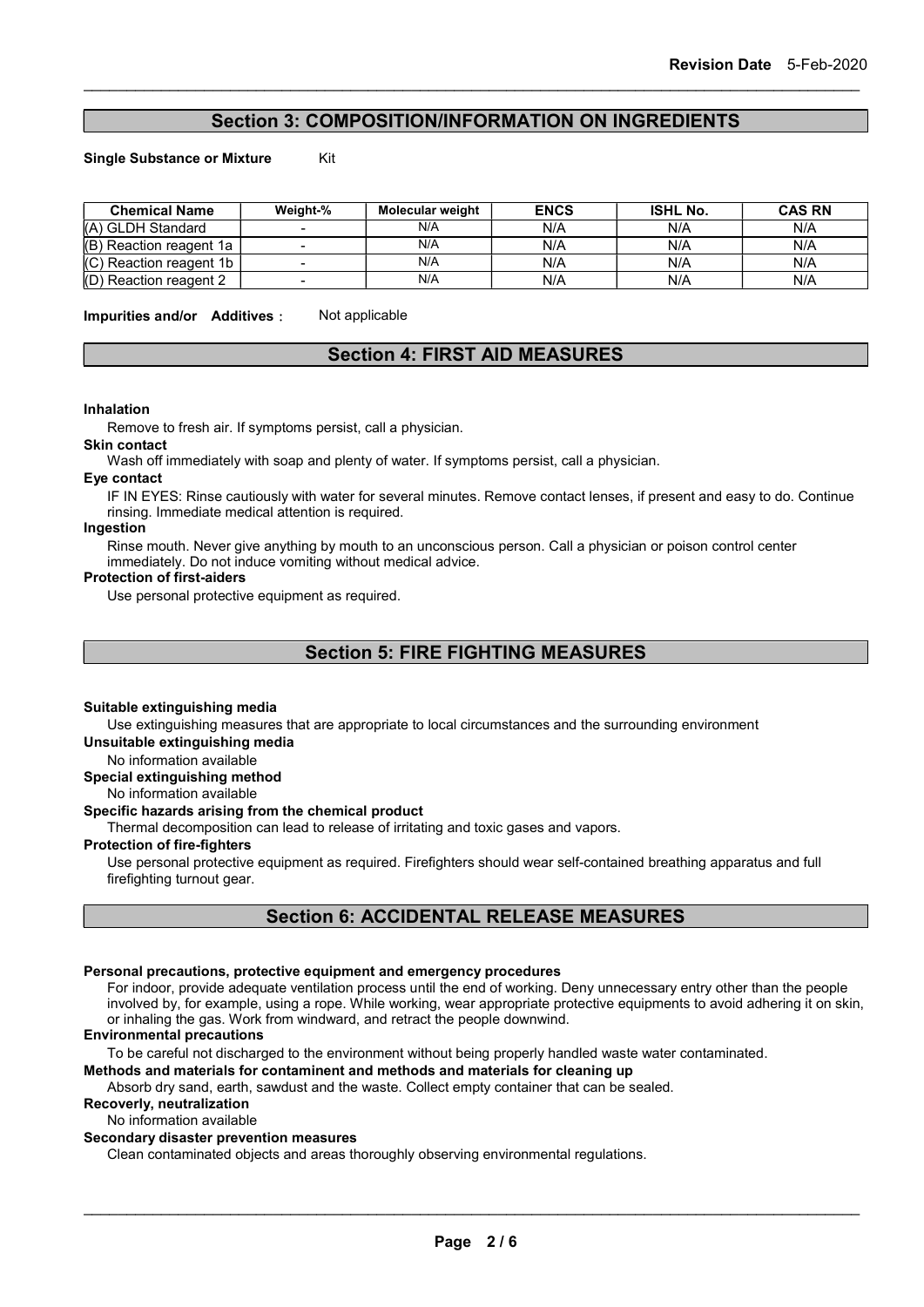# Section 7: HANDLING AND STORAGE

### **Handling**

#### Technical measures

Use with local exhaust ventilation.

### **Precautions**

Do not rough handling containers, such as upsetting, falling, giving a shock, and dragging. Prevent leakage, overflow, and scattering. Not to generate steam and dust in vain. Seal the container after use. After handling, wash hands and face, and then gargle. In places other than those specified, should not be smoking or eating and drinking. Should not be brought contaminated protective equipment and gloves to rest stops. Deny unnecessary entry of non-emergency personnel to the handling area.

### Safety handling precautions

Use personal protective equipment as required.

#### **Storage**

Safe storage conditions Incompatible substances Strong oxidizing agents

Storage conditions Store away from sunlight in a cool (2-8 °C) well-ventilated dry place. Safe packaging material Containers supplied by the manufacturer

# Section 8: EXPOSURE CONTROLS/PERSONAL PROTECTION

### Engineering controls

In case of indoor workplace, seal the source or use a local exhaust system. Provide the safety shower facility, and handand eye-wash facility. And display their position clearly.

### Exposure limits

| <b>Chemical Name</b>      | <b>JSOH (Japan)</b> | <b>ISHL (Japan)</b> | <b>ACGIH</b>            |
|---------------------------|---------------------|---------------------|-------------------------|
| 2.2'.2"-Nitrilotriethanol | N/A                 | N/A                 | TWA: $5 \text{ mg/m}^3$ |
| 102-71-6                  |                     |                     |                         |

### Personal protective equipment

**Respiratory protection** Protective mask Hand protection **Protection** Protection gloves Skin and body protection Long-sleeved work clothes General hygiene considerations

Eye protection **protective eyeglasses or chemical safety goggles** 

Handle in accordance with good industrial hygiene and safety practice.

# Section 9: PHYSICAL AND CHEMICAL PROPERTIES

### Form

| Appearance<br>Odor<br>рH<br>Melting point/freezing point<br>Boiling point, initial boiling point and boiling range<br><b>Flash point</b><br><b>Evaporation rate:</b><br>Flammability (solid, gas):<br>Upper/lower flammability or<br>explosive limits | Kit (Set of mixtures)<br>No data available<br>No data available<br>No data available<br>No data available<br>No data available<br>No data available<br>No data available |
|-------------------------------------------------------------------------------------------------------------------------------------------------------------------------------------------------------------------------------------------------------|--------------------------------------------------------------------------------------------------------------------------------------------------------------------------|
| Upper:                                                                                                                                                                                                                                                | No data available                                                                                                                                                        |
| Lower:                                                                                                                                                                                                                                                | No data available                                                                                                                                                        |
| Vapour pressure                                                                                                                                                                                                                                       | No data available                                                                                                                                                        |
| Vapour density                                                                                                                                                                                                                                        | No data available                                                                                                                                                        |
| <b>Specific Gravity / Relative density</b>                                                                                                                                                                                                            | No data available                                                                                                                                                        |
| <b>Solubilities</b>                                                                                                                                                                                                                                   | No data available                                                                                                                                                        |
| n-Octanol/water partition coefficient: (log Pow)                                                                                                                                                                                                      | No data available                                                                                                                                                        |
| Auto-ignition temperature:                                                                                                                                                                                                                            | No data available                                                                                                                                                        |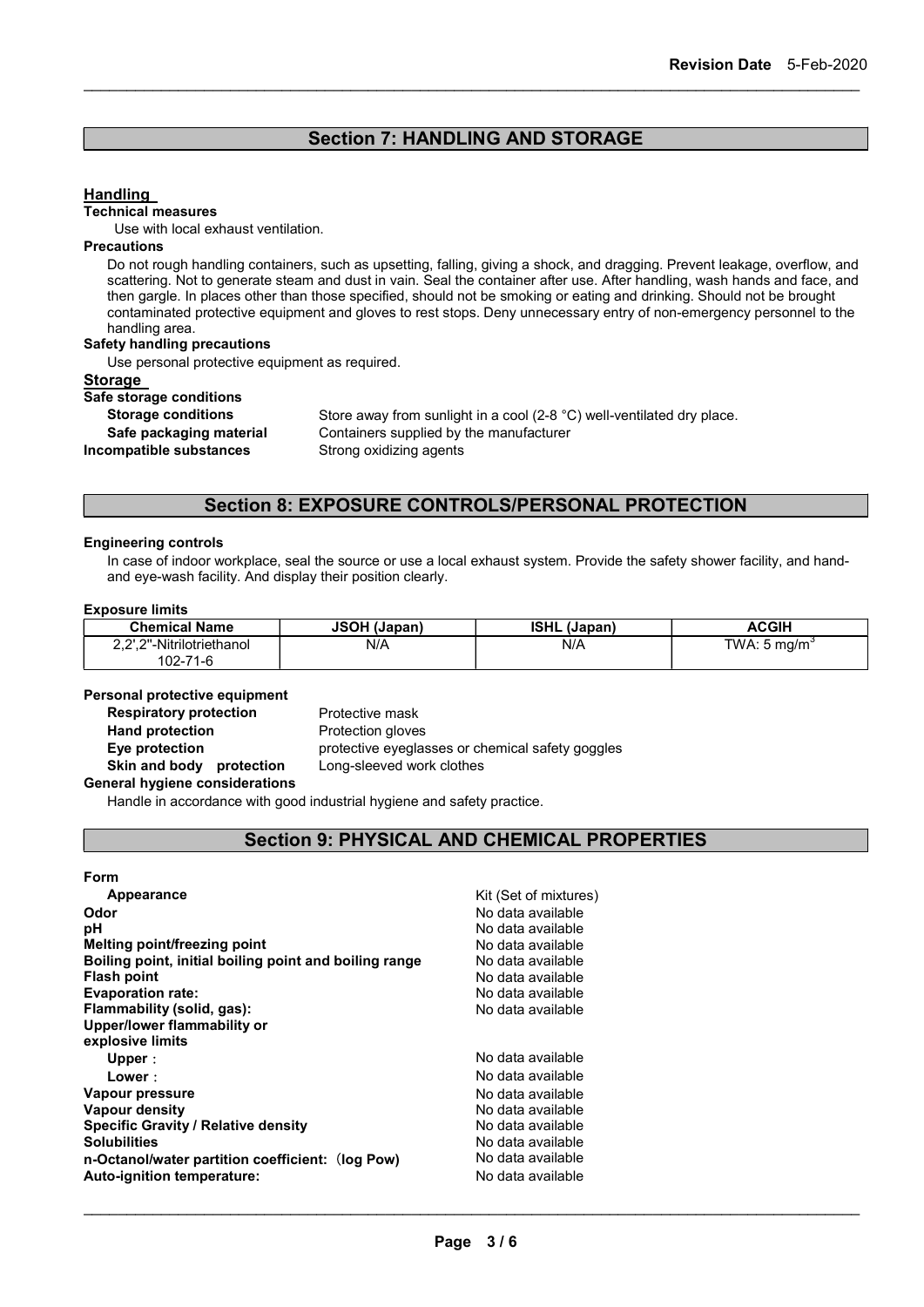Decomposition temperature:<br>
Viscosity (coefficient of viscosity) Modata available<br>
No data available Viscosity (coefficient of viscosity)<br>
Discosity<br>
Discosity<br>
No data available<br>
No data available Dynamic viscosity

# Section 10: STABILITY AND REACTIVITY

**Stability** 

Stability Stable under recommended storage conditions. Reactivity No data available Hazardous reactions None under normal processing Conditions to avoid Extremes of temperature and direct sunlight Incompatible materials Strong oxidizing agents Hazardous decomposition products Carbon monooxide (CO), Carbon dioxide (CO2), Nitrogen oxides (NOx)

Section 11: TOXICOLOGICAL INFORMATION

Described as Hazardous Component.

### Acute toxicity

| <b>Chemical Name</b>      | Acute toxicity -oral- source<br>information                                                                                                                                | Acute toxicity -dermal- source Acute toxicity -inhalation gas-<br>information | source information                               |
|---------------------------|----------------------------------------------------------------------------------------------------------------------------------------------------------------------------|-------------------------------------------------------------------------------|--------------------------------------------------|
| 2,2',2"-Nitrilotriethanol | $LD50$ (orl,rat): 8680mg/kg,<br>9110mg/kg (ACGIH 7th, 2001).<br>$8000 - 9110$ mg/kg (PATTY 4th,<br>$(1994)$ , 8000-9000mg/kg and<br>4200-11300mg/kg (NTP TR 518,<br>2004). | Based on the NITE GHS<br>classification results.                              | Based on the NITE GHS<br>classification results. |

| <b>Chemical Name</b>      | <b>Acute toxicity -inhalation</b><br>vapor-source information | source information                               | Acute toxicity -inhalation dust-Acute toxicity -inhalation mist-<br>source information |
|---------------------------|---------------------------------------------------------------|--------------------------------------------------|----------------------------------------------------------------------------------------|
| 2.2'.2"-Nitrilotriethanol | Based on the NITE GHS<br>classification results.              | Based on the NITE GHS<br>classification results. | Based on the NITE GHS<br>classification results.                                       |
|                           |                                                               |                                                  |                                                                                        |

### Skin irritation/corrosion

| <b>Chemical Name</b>                  |            | Skin corrosion irritation source information  |                                                                                                                                                                |                                                    |  |
|---------------------------------------|------------|-----------------------------------------------|----------------------------------------------------------------------------------------------------------------------------------------------------------------|----------------------------------------------------|--|
| 2,2',2"-Nitrilotriethanol             |            | Based on the NITE GHS classification results. |                                                                                                                                                                |                                                    |  |
| Serious eye damage/ irritation        |            |                                               |                                                                                                                                                                |                                                    |  |
| <b>Chemical Name</b>                  |            |                                               | Serious eye damage source information                                                                                                                          |                                                    |  |
| 2,2',2"-Nitrilotriethanol             |            | Based on the NITE classification results.     |                                                                                                                                                                |                                                    |  |
| Respiratory or skin sensitization     |            |                                               |                                                                                                                                                                |                                                    |  |
| <b>Chemical Name</b>                  |            |                                               |                                                                                                                                                                | Respiratory, Skin sensitization source information |  |
| 2,2',2"-Nitrilotriethanol             |            |                                               | Respiratory sensitization: No data, Skin: Allergic contact<br>dermatitis was observed in humans. (ACGIH (7th, 2001), IARC<br>77 (2000) and NTP TR 518 (2004)). |                                                    |  |
| Reproductive cell mutagenicity        |            |                                               |                                                                                                                                                                |                                                    |  |
| <b>Chemical Name</b>                  |            | <b>Mutagenic source information</b>           |                                                                                                                                                                |                                                    |  |
| 2,2',2"-Nitrilotriethanol             |            |                                               | Based on the NITE GHS classification results.                                                                                                                  |                                                    |  |
| Carcinogenicity                       |            |                                               |                                                                                                                                                                |                                                    |  |
| <b>Chemical Name</b>                  |            | <b>Carcinogenicity source information</b>     |                                                                                                                                                                |                                                    |  |
| 2,2',2"-Nitrilotriethanol             |            | Based on the NITE GHS classification results. |                                                                                                                                                                |                                                    |  |
|                                       |            |                                               |                                                                                                                                                                |                                                    |  |
| <b>Chemical Name</b>                  | <b>NTP</b> | <b>IARC</b>                                   | <b>ACGIH</b>                                                                                                                                                   | <b>JSOH (Japan)</b>                                |  |
| 2,2',2"-Nitrilotriethanol<br>102-71-6 |            | Group 3                                       |                                                                                                                                                                |                                                    |  |
| <b>Reproductive toxicity</b>          |            |                                               |                                                                                                                                                                |                                                    |  |
| <b>Chemical Name</b>                  |            | Reproductive toxicity source information      |                                                                                                                                                                |                                                    |  |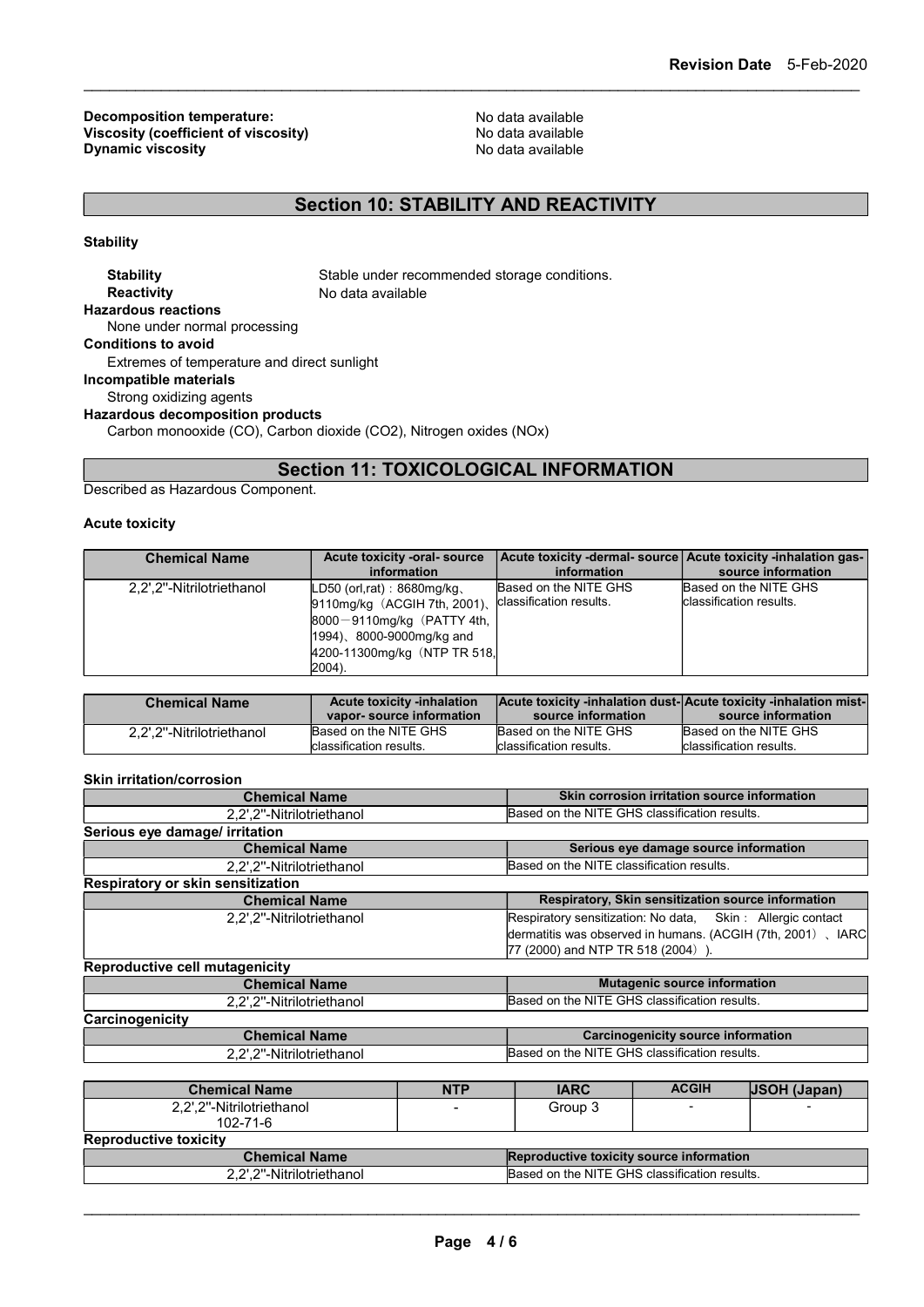| <b>STOT-single exposure</b>   |                                               |
|-------------------------------|-----------------------------------------------|
| <b>Chemical Name</b>          | STOT -single exposure- source information     |
| 2.2'.2"-Nitrilotriethanol     | Based on the NITE GHS classification results. |
| <b>STOT-repeated exposure</b> |                                               |
| <b>Chemical Name</b>          | STOT -repeated exposure- source information   |
| 2.2'.2"-Nitrilotriethanol     | Based on the NITE GHS classification results. |
| <b>Aspiration hazard</b>      |                                               |
| <b>Chemical Name</b>          | <b>Aspiration Hazard source information</b>   |
| 2.2'.2"-Nitrilotriethanol     | Based on the NITE GHS classification results. |

# Section 12: ECOLOGICAL INFORMATION

Described as Hazardous Component. **Ecotoxicity** 

| <b>Chemical Name</b>      | Algae/aguatic plants      | Fish                        | <b>Crustacea</b>        |
|---------------------------|---------------------------|-----------------------------|-------------------------|
| 2,2',2"-Nitrilotriethanol | EC50:Desmodesmus          | LC50: Pimephales promelas   | EC50:Daphnia magna 1386 |
|                           | subspicatus 216 mg/L 72 h | 10600 - 13000 mg/L 96 h     | $mq/L$ 24 h             |
|                           | EC50:Desmodesmus          | LC50: Pimephales promelas   |                         |
|                           | subspicatus 169 mg/L 96 h | 1000 mg/L 96 h LC50:Lepomis |                         |
|                           |                           | macrochirus 450 - 1000 mg/L |                         |
|                           |                           | 96 h                        |                         |

### Other data

| Chemical Name             | Aquatic toxicity - Acute- source information | <b>Aquatic toxicity - Chronic- source</b> |
|---------------------------|----------------------------------------------|-------------------------------------------|
|                           |                                              | linformation                              |
| 2.2".2"-Nitrilotriethanol | Based on the NITE GHS classification         | Based on the NITE GHS classification      |
|                           | lresults.                                    | results.                                  |

| Persistence and degradability    | No information available |
|----------------------------------|--------------------------|
| <b>Bioaccumulative potential</b> | No information available |
| <b>Mobility in soil</b>          | No information available |
| Hazard to the ozone layer        | No information available |

# Section 13: DISPOSAL CONSIDERATIONS

### Waste from residues

Disposal should be in accordance with applicable regional, national and local laws and regulations.

### Contaminated container and contaminated packaging

Disposal should be in accordance with applicable regional, national and local laws and regulations.

# Section 14: TRANSPORT INFORMATION

| <b>ADR/RID</b><br>UN number<br>Proper shipping name:<br><b>UN classfication</b><br><b>Subsidiary hazard class</b>     | Not regulated  |
|-----------------------------------------------------------------------------------------------------------------------|----------------|
| Packing group<br><b>Marine pollutant</b>                                                                              | Not applicable |
| <b>IMDG</b>                                                                                                           | Not regulated  |
| UN number                                                                                                             |                |
| Proper shipping name:                                                                                                 |                |
| <b>UN classfication</b>                                                                                               |                |
| <b>Subsidiary hazard class</b>                                                                                        |                |
| Packing group                                                                                                         |                |
| <b>Marine pollutant (Sea)</b>                                                                                         | Not applicable |
| <b>Transport in bulk according to</b> No information available<br>Annex II of MARPOL 73/78 and<br>the <b>IBC</b> Code |                |